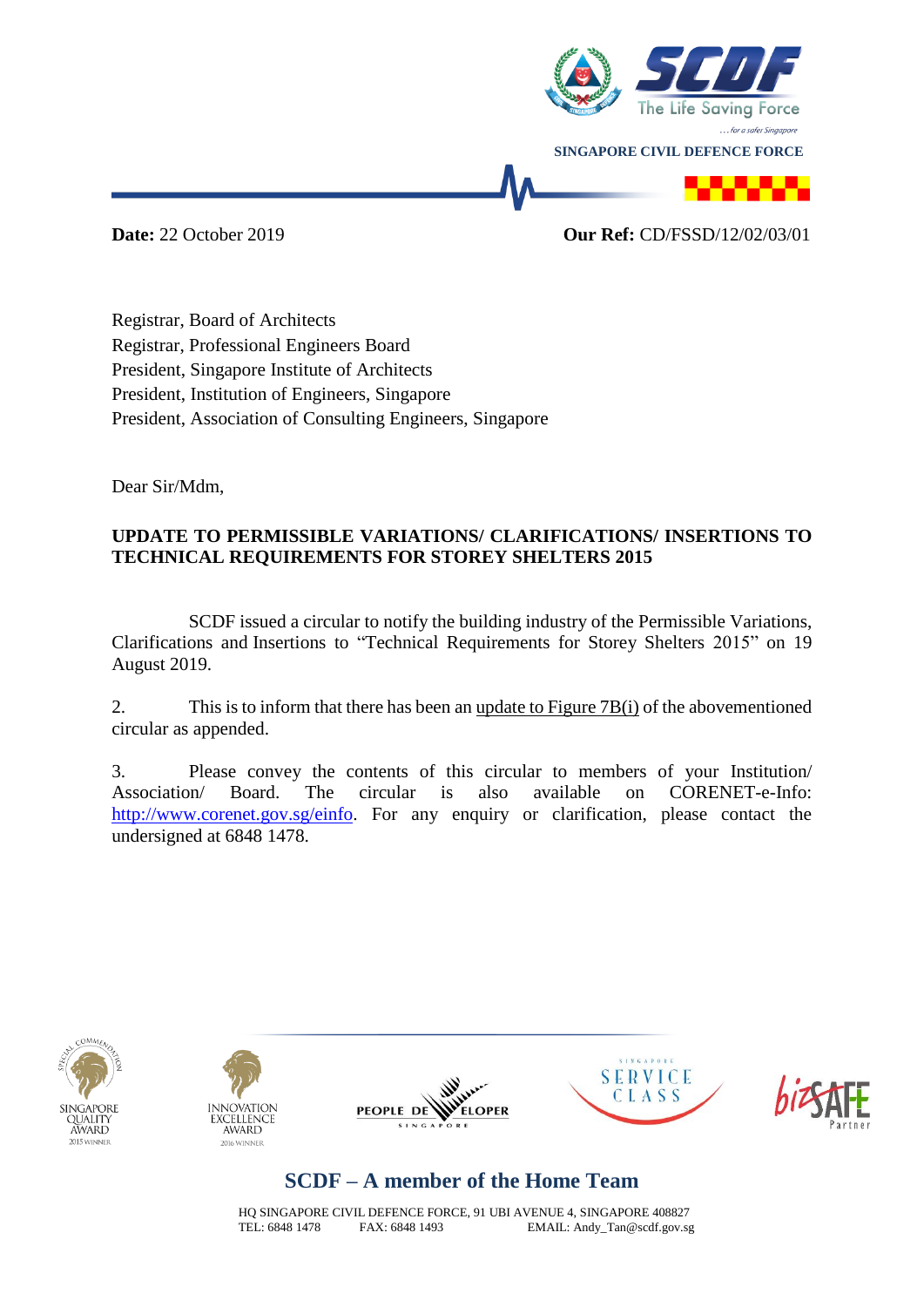Yours faithfully,

(transmitted via e-mail)

MAJ Andy Tan Fire Safety & Shelter Department *for* Commissioner Singapore Civil Defence Force

cc

CEO, BCA CEO, URA CEO, HDB President, IFE President, SISV SCDF Fire Safety Standing Committee Fire Code Review Committee Shelter Codes Review Committee











## **SCDF – A member of the Home Team**

HQ SINGAPORE CIVIL DEFENCE FORCE, 91 UBI AVENUE 4, SINGAPORE 408827<br>TEL: 6848 1478 FAX: 6848 1493 EMAIL: Andy\_Tan@scdf.gov.sg EMAIL: Andy\_Tan@scdf.gov.sg